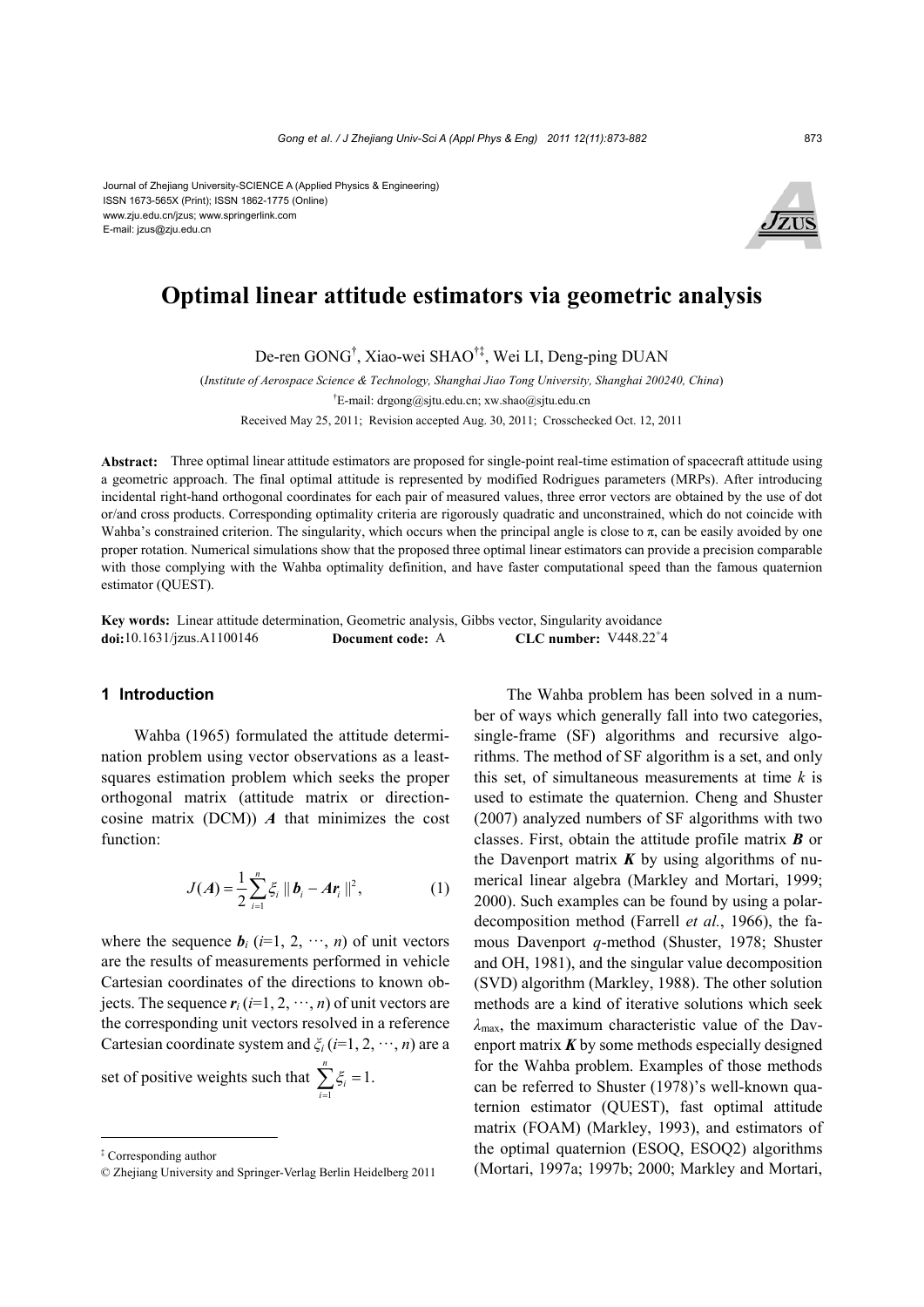1999). Cheng and Shuster (2007) also provided detailed analysis of those algorithms mentioned above in respect of computational efficiency. Of the most interesting one is Mortari *et al*. (2000; 2007)'s optimal linear attitude estimator (OLAE) using Rodrigues (or Gibbs) vector, of which optimality criterion is based on Cayler transformation between the attitude matrix and Rodrigues vector. In summary, any SF attitude determination estimator is a batch estimator where the information contained in past measurements is lost.

The recursive forms of some estimators are proposed since they use the past data without requiring its storage, and allow real-time processing of new incoming observations. Shuster (1989) proposed an implementation of the Wahba problem for dynamic systems as a sequential filter and smoother, known as filter QUEST and smoother QUEST. Bar-Itzhack (1996) provided a recursive modification of QUEST algorithm for sequential attitude determination which is called REQUEST. The most recent research results in this field include: Choukroun *et al*. (2004) proposed an optimal-REQUEST, which is an optimal recursive time-varying estimator of the quaternion, Shuster (2009) analyzed the relationship of filter QUEST and recursive QUEST in detail, and Choukroun (2009) proposed a quaternion estimation using Kalman filtering of the vectorized *K*-matrix.

Motivated by Mortari *et al.* (2000; 2007)'s work on linear attitude estimator, this paper proposes three optimal attitude estimation algorithms to solve the single-point attitude determination problem. This is achieved with the use of dot products and cross products which represent the attitude by Gibbs vector. Unlike Wahba (1965)'s optimality criterion, the three new optimality criteria, which are rigorously quadratic and unconstrained, have linear estimators. The final results of linear attitude estimators are represented by modified Rodrigues parameters (MRPs).

## **2 Optimal linear attitude estimators**

## **2.1 Geometric analysis of rotation**

Based on Euler's theorem (Angeles, 1988), which states that any rotation of a body (or coordinate system) with respect to another may be described by a single rotation through some angle about a single fixed axis, the direction cosine matrix *A* can be represented as

$$
A(a,\theta) = \cos\theta I + (1 - \cos\theta)aa^{\mathrm{T}} - \sin\theta a^{\mathrm{x}}, \quad (2)
$$

where  $I$  denotes the  $3\times 3$  identity matrix,  $\boldsymbol{a}$  denotes the axis of rotation,  $\theta$  denotes the angle of rotation, and  $\mathbf{a}^*$ denotes a skew-symmetric matrix generated by *a*:

$$
\mathbf{a}^{\times} = \begin{bmatrix} 0 & -a_3 & a_2 \\ a_3 & 0 & -a_1 \\ -a_2 & a_1 & 0 \end{bmatrix} . \tag{3}
$$

According to the concept of attitude kinematics, the relationship between the body and reference vectors can be expressed as

$$
\boldsymbol{b}_{i} = \boldsymbol{A}(\boldsymbol{a}, \boldsymbol{\theta}) \boldsymbol{r}_{i}.
$$
 (4)

Premultiplying Eq. (4) by  $a^T$ , it shows that

$$
a^{\mathrm{T}}b_i = a^{\mathrm{T}}A(a,\theta)r_i
$$
  
=  $a^{\mathrm{T}}\left[\cos\theta I + (1-\cos\theta)aa^{\mathrm{T}} - \sin\theta a^{\mathrm{x}}\right]r_i$  (5)  
=  $a^{\mathrm{T}}r_i$ .

This means that the angle between  $b_i$  and  $a$  is equivalent to that between  $r_i$  and  $a$ . Moreover, the dot product of  $r_i$  and  $b_i$  can be given by

$$
\boldsymbol{r}_i^{\mathrm{T}} \boldsymbol{b}_i = \boldsymbol{r}_i^{\mathrm{T}} A(\boldsymbol{a}, \theta) \boldsymbol{r}_i = \cos \theta + (1 - \cos \theta) (\boldsymbol{a}^{\mathrm{T}} \boldsymbol{r}_i)^2. \quad (6)
$$

Substituting Eq.  $(5)$  into Eq.  $(6)$ , it is shown that

$$
\cos \theta = \frac{\mathbf{r}_i^{\mathrm{T}} \mathbf{b}_i - (\mathbf{a}^{\mathrm{T}} \mathbf{r}_i)^2}{1 - (\mathbf{a}^{\mathrm{T}} \mathbf{r}_i)^2}
$$
  
= 
$$
\frac{[\mathbf{b}_i - (\mathbf{a}^{\mathrm{T}} \mathbf{b}_i)\mathbf{a}]^{\mathrm{T}} [\mathbf{r}_i - (\mathbf{a}^{\mathrm{T}} \mathbf{r}_i)\mathbf{a}]}{||\mathbf{b}_i - (\mathbf{a}^{\mathrm{T}} \mathbf{b}_i)\mathbf{a}|| \cdot ||\mathbf{r}_i - (\mathbf{a}^{\mathrm{T}} \mathbf{r}_i)\mathbf{a}||}. \tag{7}
$$

This indicates that  $\theta$  is just the angle between  $[b_i-(a^Tb_i)a]$  and  $[r_i-(a^Tr_i)a]$ . Eqs. (5) and (7) implicated that  $r_i$  can be obtained by rotating the vector  $\boldsymbol{b}_i$ through rotation angle  $\theta$  about the axis  $\boldsymbol{a}$  in a constant reference coordinate system, as illustrated in Fig. 1.

For each pair of measured values  $\{r_i, b_i\}$ , we define a corresponding right-hand orthogonal coordinate system as follows: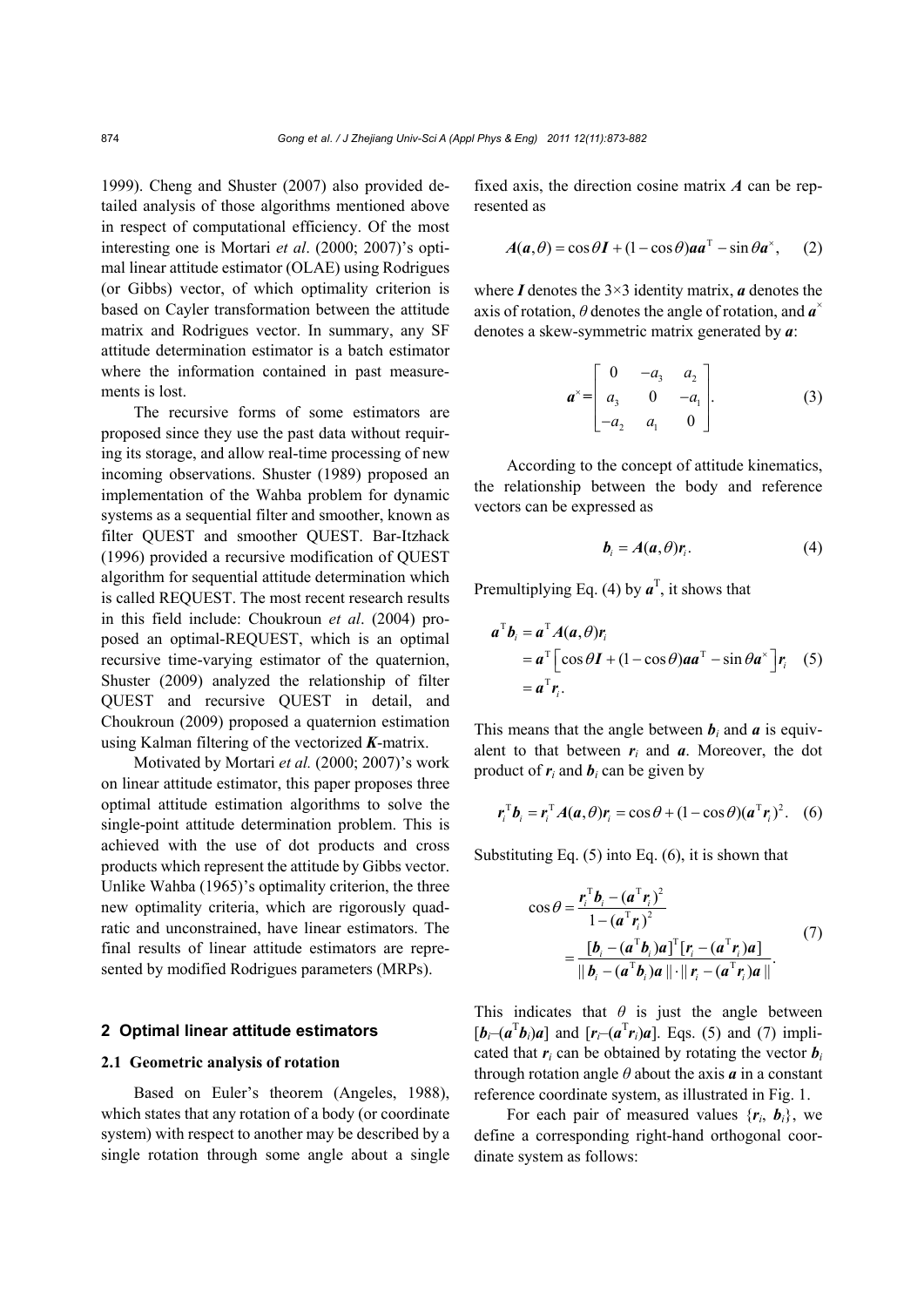

**Fig. 1 Geometric relationship of rotation**

$$
\mathbf{x}_{i} = (\mathbf{r}_{i} + \mathbf{b}_{i}) / 2,
$$
\n
$$
\mathbf{y}_{i} = (\mathbf{r}_{i} - \mathbf{b}_{i}) / 2,
$$
\n
$$
\mathbf{z}_{i} = \mathbf{x}_{i} \mathbf{y}_{i}.
$$
\n(8)

The directions defined in Eq. (8) may not be unit vectors, and their magnitudes are given by

$$
x_i = |\mathbf{x}_i|,
$$
  
\n
$$
y_i = |\mathbf{y}_i|,
$$
  
\n
$$
z_i = |\mathbf{z}_i|.
$$
  
\n(9)

According to Eq. (5), we have  $a^T y_i = 0$ , i.e., the axis of rotation *a* has non-zero components only along  $x_i$  and  $z_i$  coordinates. Thus *a* can be written into the following form:

$$
\boldsymbol{a} = \cos \alpha_i \frac{\boldsymbol{x}_i}{\boldsymbol{x}_i} + \sin \alpha_i \frac{\boldsymbol{z}_i}{\boldsymbol{z}_i},\tag{10}
$$

where  $\alpha_i$  denotes the angle between  $x_i$  and  $\alpha$ .

Note that the relationship among angles  $\alpha_i$ ,  $\beta_i$  and *θ*, as shown in Fig. 1, can be summarized as

$$
\sin \alpha_i \tan \frac{\theta}{2} = \tan \beta_i = \frac{y_i}{x_i},
$$
 (11)

where  $\beta_i$  denotes the angle between  $x_i$  and  $b_i$ .

The Gibbs vector, which is widely used in attitude representation, is defined as

$$
g = \tan \frac{\theta}{2} a. \tag{12}
$$

Substituting Eqs. (10) and (11) into Eq. (12) yields

$$
\mathbf{g} = \cot \alpha_i \frac{y_i}{x_i^2} \mathbf{x}_i + \frac{y_i}{x_i z_i} \mathbf{z}_i.
$$
 (13)

This means that *g* has known components projected in  $y_i$  coordinate and  $z_i$  coordinate. This property is very important and will be used in the following linear attitude estimators.

## **2.2 Three optimal linear attitude estimators**

2.2.1 The first optimal linear attitude estimator

The first optimal linear attitude estimator  $(OLAE<sub>1</sub>)$  can be obtained using dot products to eliminate the unknown angle  $\alpha_i$ , from Eq. (13). Premultiplying Eq. (13) by  $y_i^T$  and  $x_i z_i^T$ , respectively, the following can be developed:

$$
\begin{cases} \mathbf{y}_i^{\mathrm{T}} \mathbf{g} = 0, \\ x_i \mathbf{z}_i^{\mathrm{T}} \mathbf{g} - y_i z_i = 0. \end{cases}
$$
 (14)

Eq. (14) cannot be satisfied by all measurements, due to the presence of sensor noise. In this study, it is supposed that the observed body vectors are given by

$$
\tilde{\boldsymbol{b}}_i = \boldsymbol{b}_i + \boldsymbol{v}_i, \tag{15}
$$

where  $v_i$  ( $i=1, 2, \dots, n$ ) is a zero-mean white-noise vector. Thus, the error vector for a given Gibbs vector *g* can be chosen as

$$
\tilde{\boldsymbol{e}}_{1i} = \begin{bmatrix} \tilde{y}_i^{\mathrm{T}} \boldsymbol{g} \\ \tilde{x}_i \tilde{z}_i^{\mathrm{T}} \boldsymbol{g} - \tilde{y}_i \tilde{z}_i \end{bmatrix},
$$
(16)

where

$$
\tilde{\mathbf{x}}_i = (\mathbf{r}_i + \tilde{\mathbf{b}}_i) / 2, \quad \tilde{\mathbf{x}}_i = |\tilde{\mathbf{x}}_i|, \n\tilde{\mathbf{y}}_i = (\mathbf{r}_i - \tilde{\mathbf{b}}_i) / 2, \quad \tilde{\mathbf{y}}_i = |\tilde{\mathbf{y}}_i|, \n\tilde{\mathbf{z}}_i = \tilde{\mathbf{x}}_i \tilde{\mathbf{y}}_i, \qquad \tilde{\mathbf{z}}_i = |\tilde{\mathbf{z}}_i|.
$$
\n(17)

This allows us to introduce a new optimality criterion for spacecraft attitude. The optimal attitude estimate is defined as finding a Gibbs vector *g*, which minimizes the following quadratic cost function:

$$
J_1 = \frac{1}{2} \sum_{i=1}^{n} \xi_i \|\tilde{\boldsymbol{e}}_{1i}\|^2, \qquad (18)
$$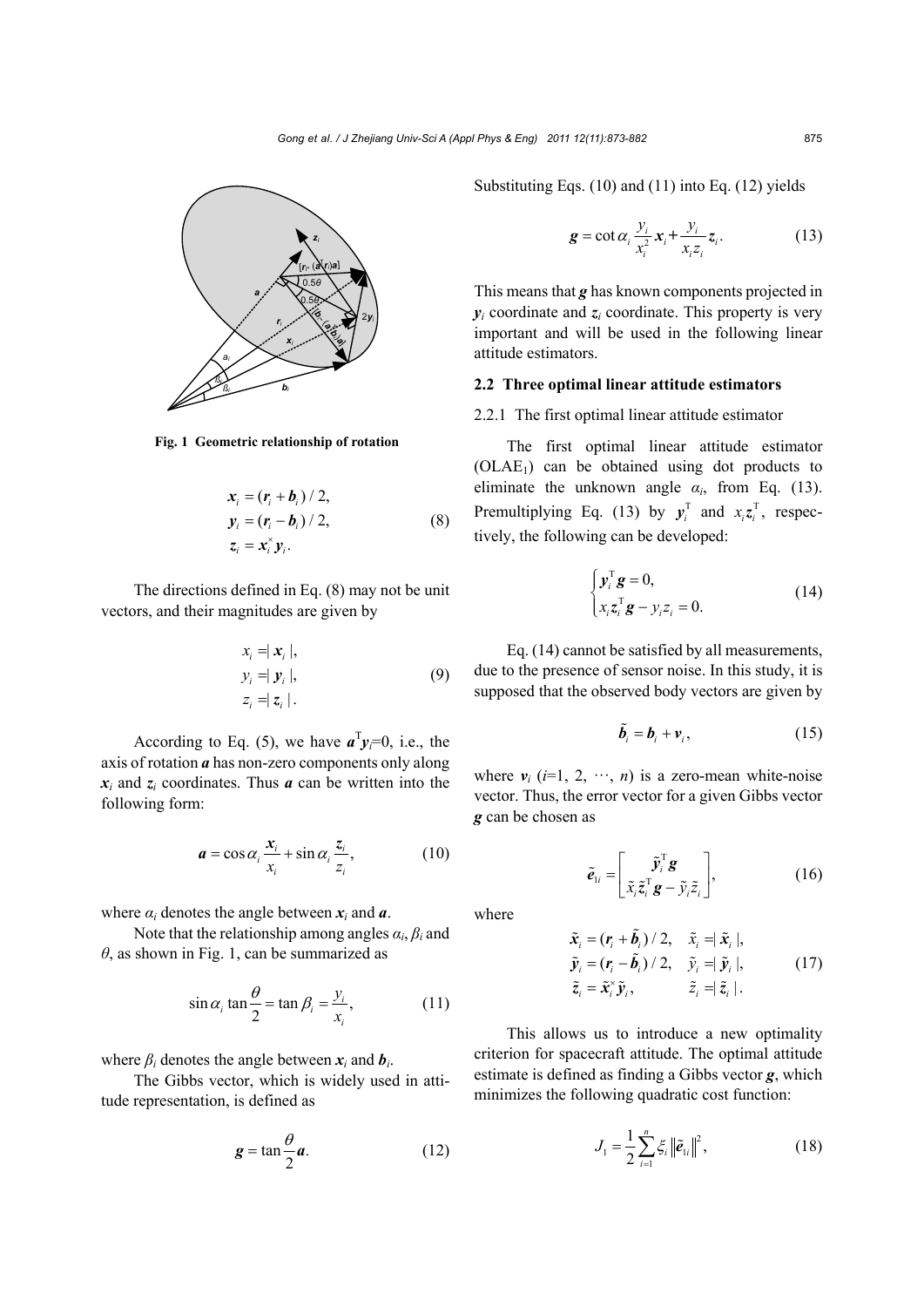where  $\xi_i$  (*i*=1, 2,  $\cdots$ , *n*) denote a set of relative positive weights. Substituting Eqs. (16) and (17) into Eq. (18), the first optimality criterion expression can be obtained in terms of attitude and observations' vectors:

$$
J_{1} = \frac{1}{2} \sum_{i=1}^{n} \xi_{i} \Big[ \mathbf{g}^{\mathrm{T}} (\tilde{\mathbf{y}}_{i} \tilde{\mathbf{y}}_{i}^{\mathrm{T}} + \tilde{\mathbf{x}}_{i}^{2} \tilde{\mathbf{z}}_{i} \tilde{\mathbf{z}}_{i}^{\mathrm{T}}) \mathbf{g}
$$
  
\n
$$
- 2(\tilde{\mathbf{x}}_{i} \tilde{\mathbf{y}}_{i} \tilde{\mathbf{z}}_{i}) \mathbf{g}^{\mathrm{T}} \tilde{\mathbf{z}}_{i} + \tilde{\mathbf{y}}_{i}^{2} \tilde{\mathbf{z}}_{i}^{2} \Big]
$$
  
\n
$$
= \frac{1}{16} \sum_{i=1}^{n} \xi_{i} \left\{ 2 \mathbf{g}^{\mathrm{T}} (\mathbf{r}_{i} - \tilde{\mathbf{b}}_{i}) (\mathbf{r}_{i} - \tilde{\mathbf{b}}_{i})^{\mathrm{T}} \mathbf{g}
$$
  
\n
$$
- (1 + \mathbf{r}_{i}^{\mathrm{T}} \tilde{\mathbf{b}}_{i}) \mathbf{g}^{\mathrm{T}} \tilde{\mathbf{b}}_{i}^{\mathrm{x}} \mathbf{r}_{i} \mathbf{r}_{i}^{\mathrm{T}} \tilde{\mathbf{b}}_{i}^{\mathrm{x}} \mathbf{g} - 2 \Big[ 1 - (\mathbf{r}_{i}^{\mathrm{T}} \tilde{\mathbf{b}}_{i})^{2} \Big] \mathbf{g}^{\mathrm{T}} \tilde{\mathbf{b}}_{i}^{\mathrm{x}} \mathbf{r}_{i}
$$
  
\n
$$
+ (1 - \mathbf{r}_{i}^{\mathrm{T}} \tilde{\mathbf{b}}_{i})^{2} (1 + \mathbf{r}_{i}^{\mathrm{T}} \tilde{\mathbf{b}}_{i}) \Big\}.
$$
  
\n(19)

Define

$$
\tilde{M}_1 = \sum_{i=1}^n \xi_i \left[ 2(r_i - \tilde{b}_i)(r_i - \tilde{b}_i)^T - (1 + r_i^T \tilde{b}_i) \tilde{b}_i^{\times} r_i r_i^T \tilde{b}_i^{\times} \right],
$$
  

$$
\tilde{v}_1 = \sum_{i=1}^n \xi_i [1 - (r_i^T \tilde{b}_i)^2] \tilde{b}_i^{\times} r_i,
$$
\n(20)

and thus the first optimality criterion can be rewritten as

$$
J_1 = \frac{1}{16} \Big[ \mathbf{g}^{\mathrm{T}} \tilde{\mathbf{M}}_1 \mathbf{g} - 2 \mathbf{g}^{\mathrm{T}} \mathbf{v}_1 + (1 - \mathbf{r}_i^{\mathrm{T}} \tilde{\mathbf{b}}_i)^2 (1 + \mathbf{r}_i^{\mathrm{T}} \tilde{\mathbf{b}}_i) \Big]. \tag{21}
$$

Since this is an unconstrained minimization, stationarity conditions to minimize Eq. (21) yield

$$
\frac{\partial J_1}{\partial \mathbf{g}} = \frac{1}{8} (\tilde{\mathbf{M}}_1 \mathbf{g} - \tilde{\mathbf{v}}_1) = 0.
$$
 (22)

Note that  $\tilde{M}_1$ , which is just the second derivative of the cost function  $J_1$  with respect to  $g$ , is a real symmetric positive definite matrix for *n*≥2. Therefore, the global minimum of  $J_1$  can be given by

$$
\tilde{M}_1 \hat{\mathbf{g}}_1 = \tilde{v}_1, \tag{23}
$$

where  $\hat{g}_1$  denotes the optimal Gibbs vector as the result of  $OLAE<sub>1</sub>$ .

According to the relationship between the Gibbs vector and the MRP vector, the first optimal MRP vector  $\hat{\sigma}_1$  can be written as

$$
\hat{\sigma}_1 = \frac{1}{1 + \sqrt{1 + \hat{\mathbf{g}}_1^{\mathrm{T}} \hat{\mathbf{g}}_1}} \hat{\mathbf{g}}_1.
$$
 (24)

## 2.2.2 The second optimal linear attitude estimator

The second optimal linear attitude estimator  $(OLAE<sub>2</sub>)$  can be achieved using cross products instead of dot products to remove the unknown angle *α<sup>i</sup>* from Eq. (13). Premultiplying Eq. (13) by  $\mathbf{x}_i^* / x_i$ , it is shown that

$$
x_i^* \mathbf{g} + \mathbf{y}_i = 0. \tag{25}
$$

With a similar method as used above, the error vector for a given Gibbs vector *g* can be defined as

$$
\tilde{\boldsymbol{e}}_{2i} = \boldsymbol{x}_i^{\times} \boldsymbol{g} + \boldsymbol{y}_i, \tag{26}
$$

and the second new optimality criterion can be given by

$$
J_2 = \frac{1}{2} \sum_{i=1}^n \xi_i ||\tilde{\boldsymbol{e}}_{2i}||^2
$$
  
\n
$$
= \frac{1}{2} \sum_{i=1}^n \xi_i (-\boldsymbol{g}^{\mathrm{T}} \tilde{\boldsymbol{x}}_i^{\times} \tilde{\boldsymbol{x}}_i^{\times} \boldsymbol{g} + 2\boldsymbol{g}^{\mathrm{T}} \tilde{\boldsymbol{x}}_i^{\times} \tilde{\boldsymbol{y}}_i + \tilde{\boldsymbol{y}}_i^2)
$$
  
\n
$$
= \frac{1}{8} \sum_{i=1}^n \xi_i [-\boldsymbol{g}^{\mathrm{T}} (\boldsymbol{r}_i + \tilde{\boldsymbol{b}}_i)^{\times} (\boldsymbol{r}_i + \tilde{\boldsymbol{b}}_i)^{\times} \boldsymbol{g}
$$
  
\n
$$
-4\boldsymbol{g}^{\mathrm{T}} \tilde{\boldsymbol{b}}_i^{\times} \boldsymbol{r}_i + 2(1 - \tilde{\boldsymbol{b}}_i^{\mathrm{T}} \boldsymbol{r}_i)].
$$
\n(27)

The optimal Gibbs vector  $\hat{g}_2$  and MRP vector  $\hat{\sigma}_2$  of OLAE<sub>2</sub> are obtained:

$$
\tilde{M}_2 \hat{\mathbf{g}}_2 = \tilde{\mathbf{v}}_2, \quad \hat{\boldsymbol{\sigma}}_2 = \frac{1}{1 + \sqrt{1 + \hat{\mathbf{g}}_2^{\mathrm{T}} \hat{\mathbf{g}}_2}} \hat{\mathbf{g}}_2, \tag{28}
$$

where

$$
\tilde{\boldsymbol{M}}_2 = -\sum_{i=1}^n \xi_i (\boldsymbol{r}_i + \tilde{\boldsymbol{b}}_i)^{\times} (\boldsymbol{r}_i + \tilde{\boldsymbol{b}}_i)^{\times}, \ \tilde{\boldsymbol{v}}_2 = 2\sum_{i=1}^n \xi_i \tilde{\boldsymbol{b}}_i^{\times} \boldsymbol{r}_i. \tag{29}
$$

Note that OLAE<sub>2</sub> is equivalent to Mortari et al. (2000; 2007)'s OLAE, because both of them have the same error vector and optimality criterion as shown in Eqs. (26) and (27), respectively.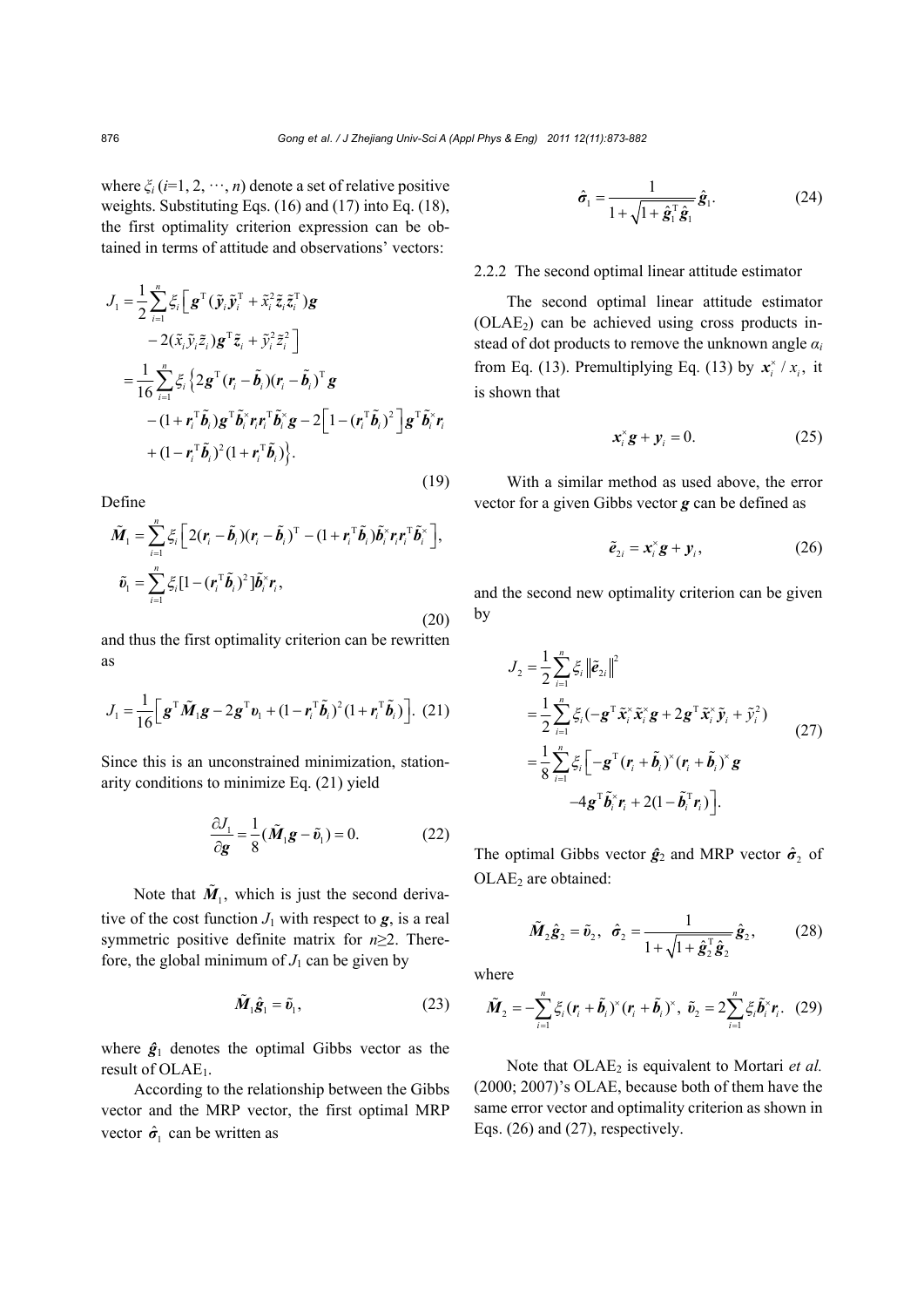#### 2.2.3 The third optimal linear attitude estimator

The third optimal linear attitude estimator  $(OLAE<sub>3</sub>)$  can be developed using both dot products and cross products to remove  $\alpha_i$  from Eq. (13). The corresponding error vector  $\tilde{e}_{3i}$  can be selected as

$$
\tilde{e}_{3i} = \begin{bmatrix} \tilde{e}_{1i} \\ \tilde{e}_{2i} \end{bmatrix} = \begin{bmatrix} \tilde{y}_i^{\mathrm{T}} \mathbf{g} \\ \tilde{x}_i \tilde{z}_i^{\mathrm{T}} \mathbf{g} - \tilde{y}_i \tilde{z}_i \\ \mathbf{x}_i^{\times} \mathbf{g} + \mathbf{y}_i \end{bmatrix},
$$
(30)

and the third new optimality criterion is given by

$$
J_3 = \frac{1}{2} \sum_{i=1}^n \xi_i \left\| \tilde{\boldsymbol{e}}_{3i} \right\|^2 = J_1 + J_2.
$$
 (31)

Substituting Eqs. (21) and (27) into Eq. (31), the third optimality criterion expression can be obtained in terms of attitude and observations' vectors:

$$
J_{3} = \frac{1}{16} \sum_{i=1}^{n} \xi_{i} \left\{ 4(\mathbf{g}^{T} \mathbf{g})(1 - \mathbf{r}_{i}^{T} \tilde{\mathbf{b}}_{i}) \mathbf{I} - 4\mathbf{g}^{T} (\mathbf{r}_{i}^{*} \tilde{\mathbf{b}}_{i}^{*} + \tilde{\mathbf{b}}_{i}^{*} \mathbf{r}_{i}^{*}) \mathbf{g} - \mathbf{g}^{T} (1 + \mathbf{r}_{i}^{T} \tilde{\mathbf{b}}_{i}) \tilde{\mathbf{b}}_{i}^{*} \mathbf{r}_{i} \mathbf{r}_{i}^{T} \tilde{\mathbf{b}}_{i}^{*} \mathbf{g} - 2[5 - (\mathbf{r}_{i}^{T} \tilde{\mathbf{b}}_{i})^{2}] \mathbf{g}^{T} \tilde{\mathbf{b}}_{i}^{*} \mathbf{r}_{i} + (1 - \mathbf{r}_{i}^{T} \tilde{\mathbf{b}}_{i}) [5 - (\mathbf{r}_{i}^{T} \tilde{\mathbf{b}}_{i})^{2}] \right\}.
$$
\n(32)

The optimal Gibbs vector  $\hat{\mathbf{g}}_3$  and MRP vector  $\hat{\sigma}_3$  of OLAE<sub>3</sub> are obtained:

$$
\tilde{M}_3 \hat{\boldsymbol{g}}_3 = \tilde{\boldsymbol{v}}_3, \quad \hat{\boldsymbol{\sigma}}_3 = \frac{1}{1 + \sqrt{1 + \hat{\boldsymbol{g}}_3^{\mathrm{T}} \hat{\boldsymbol{g}}_3}} \hat{\boldsymbol{g}}_3, \quad (33)
$$

where

$$
\tilde{\boldsymbol{M}}_{3} = \tilde{\boldsymbol{M}}_{1} + 2\tilde{\boldsymbol{M}}_{2}
$$
\n
$$
= \sum_{i=1}^{n} \xi_{i} \left[ 4(1 - r_{i}^{T} \tilde{\boldsymbol{b}}_{i}) \boldsymbol{I} - 4(r_{i}^{x} \tilde{\boldsymbol{b}}_{i}^{x} + \tilde{\boldsymbol{b}}_{i}^{x} r_{i}^{x}) - (1 + r_{i}^{T} \tilde{\boldsymbol{b}}_{i}) \tilde{\boldsymbol{b}}_{i}^{x} r_{i} r_{i}^{T} \tilde{\boldsymbol{b}}_{i}^{x} \right],
$$
\n
$$
\tilde{\boldsymbol{v}}_{3} = \tilde{\boldsymbol{v}}_{1} + 2\tilde{\boldsymbol{v}}_{2} = \sum_{i=1}^{n} \xi_{i} \left[ 5 - (r_{i}^{T} \tilde{\boldsymbol{b}}_{i})^{2} \right] \boldsymbol{g}^{T} \tilde{\boldsymbol{b}}_{i}^{x} r_{i}.
$$
\n(34)

#### **2.3 Singularity avoidance**

Due to the use of Gibbs vectors in Eqs. (23), (28), and (33), the singularity occurs in the three proposed OLAEs algorithms. In this study, we adopt the method of one prior rotation of reference directions, as similarly introduced in (Shuster and OH, 1981) for the QUEST algorithm to avoid the singularity associated with  $\pi$  rotation about the principal axis.

When the principal angle is  $\pi$ , the principal axis *a* locals in the plane which can be expanded from measured values  $r_i$  and  $b_i$ . Note that if a new reference direction  $r_i^*$  is used instead of the old one  $r_i$ , which is defined as

$$
r_i^* = A(a^*, \pi) r_i = 2(a^{*T} r_i) a^* - r_i, \qquad (35)
$$

where  $a^*$  denotes a proper unit vector, then the singularity can be easily avoided in the new computation process.

In order to avoid potential singularity, a practical implementation of such unit vector is

$$
\boldsymbol{a}^* = \begin{cases} \sum_{i=1}^n \xi_i \frac{\tilde{\mathbf{x}}_i}{\tilde{\mathbf{x}}_i}, & \tilde{x}_1 \ge \tilde{y}_1, \\ \sum_{i=1}^n \xi_i \frac{\tilde{\mathbf{y}}_i}{\tilde{y}_i}, & \text{otherwise.} \end{cases}
$$
(36)

Therefore, it yields

$$
\boldsymbol{b}_i = A\boldsymbol{r}_i = (A A^{*T}) A^* \boldsymbol{r}_i, \qquad (37)
$$

where  $A^* = A(a^*, \pi)$ .

With a similar method as used above, the new Gibbs vector  $\hat{\mathbf{g}}_i^*$  and the new MRP vector  $\hat{\sigma}_i^*$  can be obtained:

$$
\hat{\mathbf{g}}_{j}^{*} = \tilde{\mathbf{M}}_{j}^{* - 1} \tilde{\mathbf{v}}_{j}^{*}, \quad j = 1, 2, 3,
$$
  

$$
\hat{\sigma}_{j}^{*} = \frac{1}{1 + \sqrt{1 + \hat{\mathbf{g}}_{j}^{* - 1} \hat{\mathbf{g}}_{j}^{*}}} \hat{\mathbf{g}}_{j}^{*}, \quad j = 1, 2, 3,
$$
 (38)

where  $\tilde{M}_{i}^{*}$  and  $\tilde{v}_{i}^{*}$  have the same forms of  $\tilde{M}_{i}$  and  $\tilde{\boldsymbol{v}}_i$  only replacing  $\boldsymbol{r}_i$  by  $\boldsymbol{r}_i^*$ , respectively.

Inspecting the form of Eq. (37), it shows that

$$
A(\hat{\sigma}_j, \pi) = A(\hat{\sigma}_j^*, \pi) A(a^*, \pi). \tag{39}
$$

Using the relationship of DCM and MRP vector yields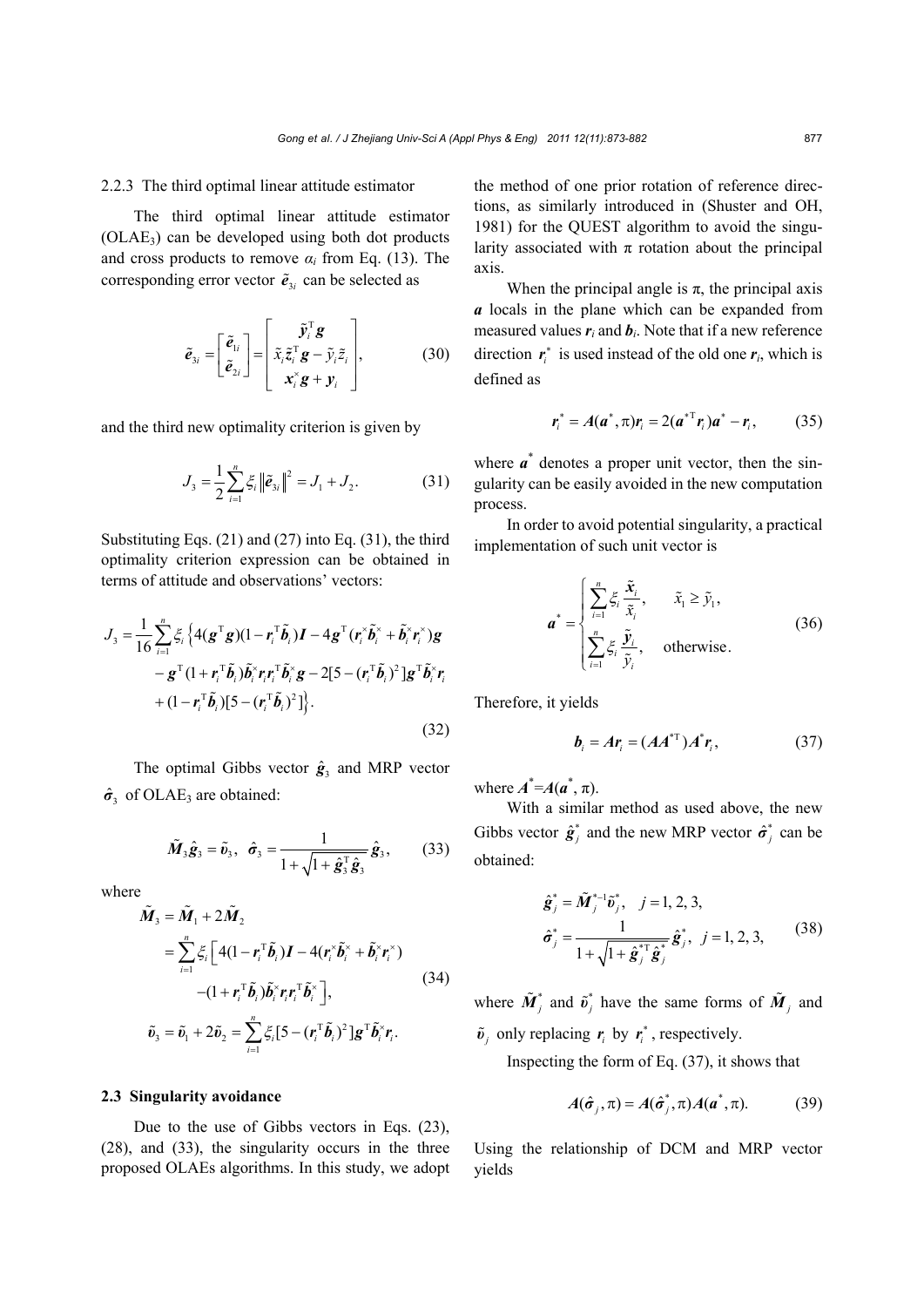$$
\hat{\sigma}_j = \hat{\sigma}_j^* \otimes (-\mathbf{a}^*)^{-1}
$$
  
= 
$$
\frac{(1 - \mathbf{a}^{*\top}\mathbf{a}^*)\hat{\sigma}_j^* + (1 - \hat{\sigma}_j^{*\top}\hat{\sigma}_j^*)\mathbf{a}^* - 2\hat{\sigma}_j^{*\times}\mathbf{a}^*}{1 - 2\hat{\sigma}_j^{*\top}\mathbf{a}^* + \hat{\sigma}_j^{*\top}\hat{\sigma}_j^*\mathbf{a}^{*\top}\mathbf{a}^*}.
$$
 (40)

Therefore, the singularity, which occurs in the three proposed OLAEs, can be easily avoided by applying one proper rotation.

In fact, the determinant of  $\tilde{M}_i$  varies with the principal angle *θ*. In order to improve the precision of  $OLAE<sub>i</sub>$  ( $j=1, 2, 3$ ) estimate, the method which is used to avoid singularity can be employed more widely. That is, if det  $\tilde{M}_i$  < det  $\tilde{M}_i^*$ , Eqs. (36), (38), and (40)

are adopted to calculate the optimal MRP vectors  $\hat{\sigma}$ 

 $(j=1, 2, 3)$ . Thus the OLAEs algorithms without singularity can be achieved as follows.

## **OLAEs algorithms**

- Step 0: Select a proper OLAE*j* (*j*=1, 2, 3).
- Step 1: Define the incidental directions as Eq. (17).
- Step 2: Calculate the unit vector and new reference directions as Eqs. (35) and (36).
- Step 3: Define the second incidental directions as follows:

$$
\tilde{\mathbf{x}}_i^* = (\mathbf{r}_i^* + \tilde{\mathbf{b}}_i) / 2, \quad \tilde{\mathbf{x}}_i^* = \tilde{\mathbf{x}}_i^* |,
$$
\n
$$
\tilde{\mathbf{y}}_i^* = (\mathbf{r}_i^* - \tilde{\mathbf{b}}_i) / 2, \quad \tilde{\mathbf{y}}_i^* = \tilde{\mathbf{y}}_i^* |,
$$
\n
$$
\tilde{\mathbf{z}}_i^* = \tilde{\mathbf{x}}_i^{**} \tilde{\mathbf{y}}_i^*, \qquad \tilde{\mathbf{z}}_i^* = \tilde{\mathbf{z}}_i^{*} |.
$$

- Step 4: Calculate matrices  $\tilde{M}_i$  and  $\tilde{M}_j^*$ , and vectors  $\tilde{v}_i$  and  $\tilde{\bm{v}}_j^*.$
- Step 5: Obtain the final optimal estimate according to the comparison of  $\det \tilde{M}_i$  and  $\det \tilde{M}_i^*$ . If  $\det \tilde{M}_i \geq \det \tilde{M}_i^*$ , then

$$
\begin{aligned} \hat{\pmb{g}}_j &= \tilde{\pmb{M}}_j^{-1} \tilde{\pmb{v}}_j, \\ \hat{\pmb{\sigma}}_j &= \frac{1}{1 + \sqrt{1 + \hat{\pmb{g}}_j^{\mathrm{T}} \hat{\pmb{g}}_j}} \hat{\pmb{g}}_j, \end{aligned}
$$

else do as Eqs. (38) and (40).

Consider a special case that there are  $n(n=3)$ measurements with equal weights along the reference axes. Therefore,  $r_i$  takes the three values  $\begin{bmatrix} 1, 0, 0 \end{bmatrix}^T$ ,  $\begin{bmatrix} 0, 0, 0 \end{bmatrix}$  $[1, 0]$ <sup>T</sup>, and  $[0, 0, 1]$ <sup>T</sup>. The determinants of matrices  $\tilde{M}_j$  and  $\tilde{M}_j^*$  (*j*=1, 2, 3) are plotted in Fig. 2. It is shown that  $OLAE<sub>2</sub>$  and  $OLAE<sub>3</sub>$  have higher precisions than that of  $OLAE<sub>1</sub>$ , because of their absolute nonsingularity.



**Fig. 2 Determinant plots for**  $\tilde{M}$ **, with (a) and without (b) singularity** 

#### **2.4 Covariance analysis**

A detailed covariance analysis is presented to quantify the approximation error of OLAEs estimates. Matrices  $\tilde{M}_i$  and vectors  $\tilde{v}_i$  (*j*=1, 2, 3), which are defined in Eqs. (20), (29), and (34), can be rewritten (to first order in *vi*) as

$$
\widetilde{M}_j \approx M_j + \Delta M_j, \n\widetilde{v}_j \approx v_j + \Delta v_j,
$$
\n(41)

where

$$
\begin{cases}\nM_{1} = \sum_{i=1}^{n} \xi_{i} \left[ 2(r_{i} - b_{i})(r_{i} - b_{i})^{\mathrm{T}} - (1 + r_{i}^{\mathrm{T}}b_{i})b_{i}^{*}r_{i}r_{i}^{\mathrm{T}}b_{i}^{*} \right], \\
\Delta M_{1} = -\sum_{i=1}^{n} \xi_{i} \left[ 2(r_{i} - b_{i})v_{i}^{\mathrm{T}} + v_{i}(r_{i} - b_{i})^{\mathrm{T}} + (r_{i}^{\mathrm{T}}v_{i})b_{i}^{*}r_{i}r_{i}^{\mathrm{T}}b_{i}^{*} + (1 + r_{i}^{\mathrm{T}}b_{i})(v_{i}^{*}r_{i}r_{i}^{\mathrm{T}}b_{i}^{*} + b_{i}^{*}r_{i}r_{i}^{\mathrm{T}}v_{i}^{*}) \right], \\
v_{1} = \sum_{i=1}^{n} \xi_{i} \left[ 1 - (r_{i}^{\mathrm{T}}b_{i})^{2} \right] b_{i}^{*}r_{i}, \\
\Delta v_{1} = -\sum_{i=1}^{n} \xi_{i} \left\{ 2(r_{i}^{\mathrm{T}}b_{i})b_{i}^{*}r_{i}r_{i}^{\mathrm{T}} + \left[ 1 - (r_{i}^{\mathrm{T}}b_{i})^{2} \right]r_{i}^{*} \right\} v_{i},\n\end{cases} \tag{42}
$$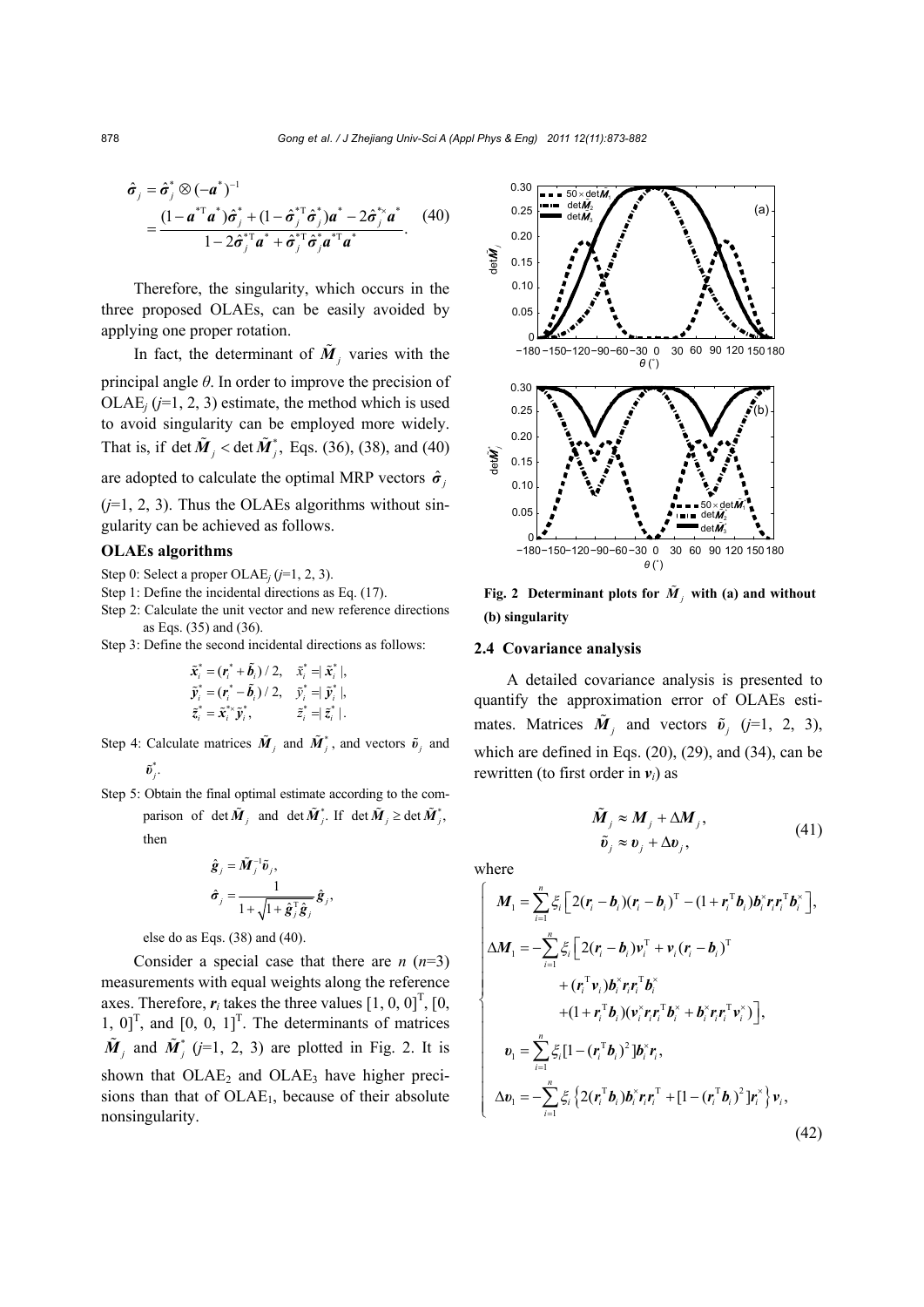$$
\begin{cases}\nM_{2} = -\sum_{i=1}^{n} \xi_{i} (r_{i} + b_{i})^{\times} (r_{i} + b_{i})^{\times}, \\
\Delta M_{2} = -\sum_{i=1}^{n} \xi_{i} [\nu_{i}^{\times} (r_{i} + b_{i})^{\times} + (r_{i} + b_{i})^{\times} \nu_{i}^{\times}], \\
v_{2} = 2 \sum_{i=1}^{n} \xi_{i} b_{i}^{\times} r_{i}, \\
\Delta v_{2} = 2 \sum_{i=1}^{n} \xi_{i} \nu_{i}^{\times} r_{i}, \\
\Delta M_{3} = M_{1} + 2M_{2}, \\
\Delta M_{3} = \Delta M_{1} + 2\Delta M_{2}, \\
v_{3} = v_{1} + 2v_{2}, \\
\Delta v_{3} = \Delta v_{1} + 2\Delta v_{2}.\n\end{cases} (44)
$$

The exact Gibbs vector *g* is given by

$$
g = M_j^{-1} v_j, \ j = 1, 2, 3. \tag{45}
$$

Thus the OLAE<sub>*j*</sub> estimate  $\hat{g}_j$  can be rewritten (to first order in  $v_i$ ) as

$$
\hat{\mathbf{g}}_j = \tilde{\mathbf{M}}_j^{-1} \tilde{\mathbf{v}}_j \n= (\mathbf{M}_j + \Delta \mathbf{M}_j)^{-1} (\mathbf{v}_j + \Delta \mathbf{v}_j) \n\approx (\mathbf{M}_j^{-1} - \mathbf{M}_j^{-1} \Delta \mathbf{M}_j \mathbf{M}_j^{-1}) (\mathbf{v}_j + \Delta \mathbf{v}_j) \n\approx \mathbf{M}_j^{-1} \mathbf{v}_j + \mathbf{M}_j^{-1} \Delta \mathbf{v}_j - \mathbf{M}_j^{-1} \Delta \mathbf{M}_j \mathbf{M}_j^{-1} \mathbf{v}_j \n= \mathbf{g} + \mathbf{M}_j^{-1} (\Delta \mathbf{v}_j - \Delta \mathbf{M}_j \mathbf{g}).
$$
\n(46)

The error angle vector of the OLAE*j* is given (to first order in  $v_i$ ) by

$$
\delta \theta_j = 2 \hat{\mathbf{g}}_j \otimes \mathbf{g}^{-1}
$$
  
=  $2 \frac{\hat{\mathbf{g}}_j - \mathbf{g} + \hat{\mathbf{g}}_j^* \mathbf{g}}{1 + \hat{\mathbf{g}}_j^* \mathbf{g}}$  (47)  

$$
\approx \frac{2}{1 + \mathbf{g}^T \mathbf{g}} (\mathbf{I} - \mathbf{g}^*) \mathbf{M}_j^{-1} (\Delta \mathbf{v}_j - \Delta \mathbf{M}_j \mathbf{g}).
$$

Therefore, the covariance matrix  $P_{\theta, \theta_i} = E \{ \delta \theta_j \delta \theta_j^T \}$ has the following expression:

$$
P_{\theta_j \theta_j} = \frac{4}{(1 + g^{\mathrm{T}} g)^2} (I - g^*) M_j^{-1} Q_j M_j^{-T} (I + g^*),
$$
  
(48)  
 $j = 1, 2, 3,$ 

$$
\mathbf{Q}_{j} = E\left\{ (\Delta \mathbf{v}_{j} - \Delta \mathbf{M}_{j}\mathbf{g})(\Delta \mathbf{v}_{j} - \Delta \mathbf{M}_{j}\mathbf{g})^{\mathrm{T}} \right\},\qquad(49)
$$

where  $E\{\cdot\}$  denotes the expectation operation.

Assume that the measurement model for observations is given by

$$
E\{\mathbf{v}_i\mathbf{v}_j^{\mathrm{T}}\} = \begin{cases} \sigma_i^2 \mathbf{I}, & i = j, \\ \mathbf{0}, & i \neq j, \end{cases} \tag{50}
$$

where  $\sigma_i$  denotes the variance of the *i*th sensor noise, and the relative weights are chosen to minimize the original loss function, which leads to

$$
\xi_i = \sigma_{\text{tot}}^2 / \sigma_i^2, \ i = 1, 2, ..., n,
$$
\n(51)

where

$$
\sigma_{\text{tot}}^{-2} = \sum_{i=1}^{n} \sigma_i^{-2}.
$$
 (52)

Thus, it yields

$$
\Delta v_j - \Delta M_j g = \sum_{i=1}^n \xi_i G_{ji} v_i.
$$
 (53)

Substituting Eqs. (42), (43), and (44) into Eq. (53), *Gji*  $(j=1, 2, 3)$  are given by

$$
G_{1i} = -2(r_i^T b_i) b_i^{\times} r_i r_i^T - [1 - (r_i^T b_i)^2] r_i^{\times} + 2(r_i - b_i) g^T + (r_i - b_i)^T g I + b_i^{\times} r_i r_i^T b_i^{\times} g r_i^T - (1 + r_i^T b_i) [(r_i^T b_i^{\times} g) r_i^{\times} + b_i^{\times} r_i r_i^T g^{\times}], G_{2i} = -\{2r_i^{\times} + [(r_i + b_i)^{\times} g]^{\times} + (r_i + b_i)^{\times} g^{\times}\}, \qquad (54) G_{3i} = G_{1i} + 2G_{2i}.
$$

Therefore,  $Q_j$  and the covariance matrix  $P_{\theta,\theta_j}$  can be rewritten as

$$
\boldsymbol{Q}_{j} = E\left\{\sum_{i=1}^{n} \xi_{j}^{2} \boldsymbol{G}_{ji} \boldsymbol{v}_{i} \boldsymbol{v}_{i}^{T} \boldsymbol{G}_{ji}^{T}\right\} = \sigma_{\text{tot}}^{2} \sum_{i=1}^{n} \boldsymbol{G}_{ji} \boldsymbol{G}_{ji}^{T}, \qquad (55)
$$

$$
\boldsymbol{P}_{\boldsymbol{\theta},\boldsymbol{\theta}_j} = \frac{1}{\left(1 + \boldsymbol{g}^{\mathrm{T}} \boldsymbol{g}\right)^2} \sigma_{\mathrm{tot}}^2 (\boldsymbol{I} - \boldsymbol{g}^{\times}) \boldsymbol{M}_j^{-1} \cdot \left(\sum_{i=1}^n \boldsymbol{G}_{ji} \boldsymbol{G}_{ji}^{\mathrm{T}}\right) \boldsymbol{M}_j^{-\mathrm{T}} (\boldsymbol{I} + \boldsymbol{g}^{\times}).
$$
\n(56)

Especially, for  $g=0$ , it can be obtained that  $G_{2i} = -2r_i^*$ , and  $P_{\theta_2\theta_2} = 4\sigma_{tot}^2 M_2^{-1} \sum_{i=1} (I - r_i r_i^T) M_2^{-T}$  $4\sigma_{\rm tot}^2 M_2^{-1} \sum^n (I - r_i r_i^{\rm T}) M_2^{-{\rm T}}$ .  $\sum_{i=1}$ <sup>(*i*</sup> *i*<sup>*i*</sup><sub>*i*</sub>*i*)  $\sigma_{\nu}^2 M_2^{-1} \sum (I - r r^T) M_2^{-1}$  $P_{\theta_2 \theta_2} = 4 \sigma_{\text{tot}}^2 M_2^{-1} \sum_{i=1}^{N} (I - r_i r_i^{\text{T}}) M$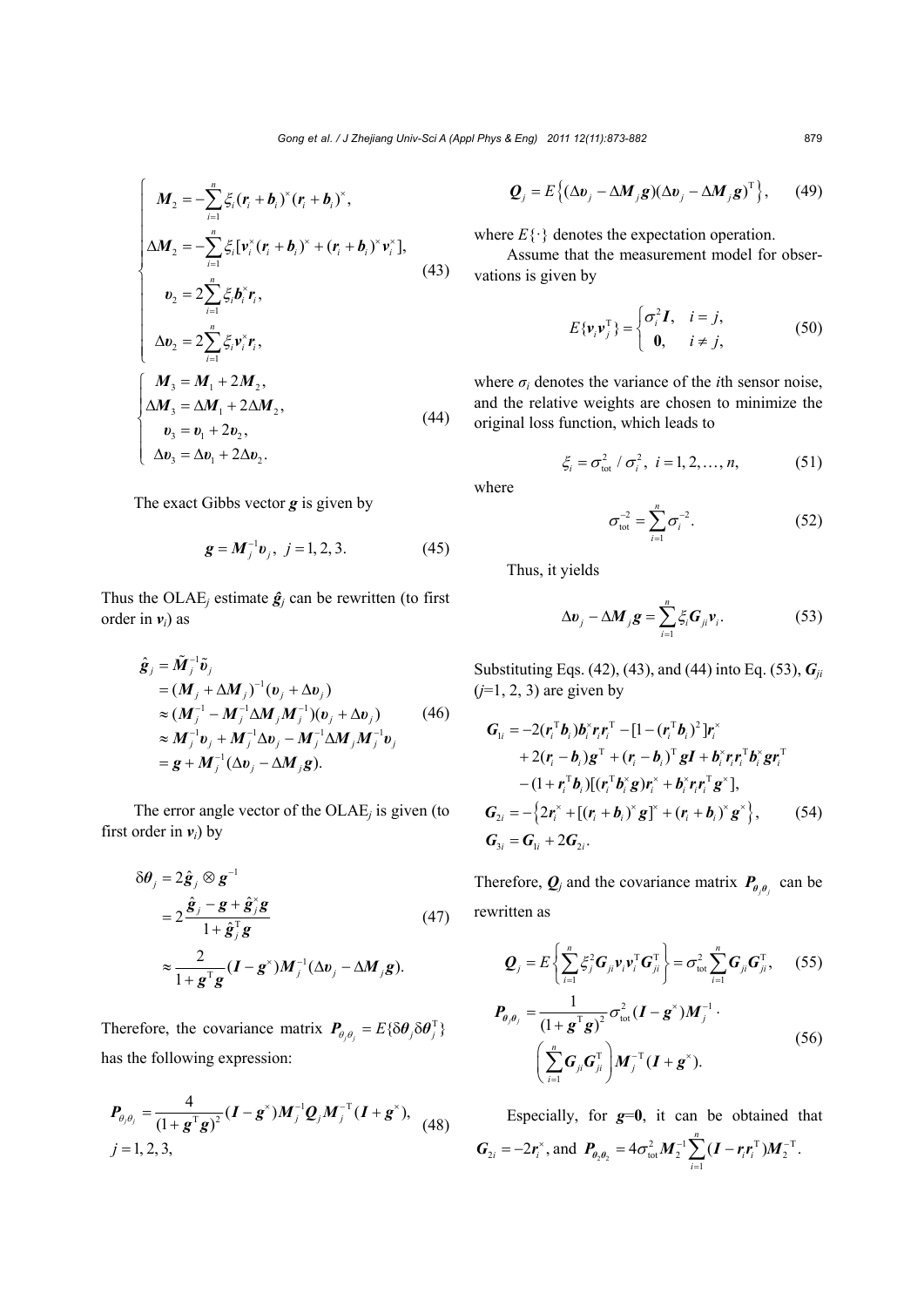## **3 Numerical simulations**

The accuracy of the proposed OLAEs estimate compared with QUEST is quantified here with a Monte Carlo numerical analysis. The accuracy achieved by OLAE*j* estimator is analyzed by error vector for angles of rotation defined in Eq. (47). Simulation data are generated almost identically to Mortari *et al*. (2007) in this section, which is summaried as follows: Measurement data and the attitudes are *N*=1000, randomly produced using sensor noise with  $10^{-3}$  rad ( $1\sigma$ ), the true attitude is  $g=[1, 1, 1]$  $1$ <sup>T</sup> and the observed directions are [1, 0, 0]<sup>T</sup>, [0, 1,  $[0, 0, 1]^T$ , and  $[0, 0, 1]^T$ . The results of these tests are plotted in Fig. 3. It shows that OLAEs provide attitude accuracy almost identical to that of QUEST, and the computed estimates are compatible with the covariance analysis presented in the previous section.

Furthermore, the robustness of the proposed algorithms is tested and verified with respect to attitude principal angle and deviation of sensor noise. Define noise amplification factor  $\varepsilon_i$ , which represents the ratio of the deviation of attitude error  $\sigma_{\delta\theta}$  and the deviation of sensor noise  $\sigma_{noise}$  of the *j*th estimator, as follows:

$$
\varepsilon_{j} = \frac{\sigma_{\delta\theta_{j}}}{\sigma_{\text{noise}}},
$$

$$
\sigma_{\delta\theta_{j}} = \frac{1}{N} \sum_{k=1}^{N} \delta\theta_{jk},
$$

where  $N=10000$  denotes the number of sets of measurements in simulations, and  $\delta\theta_{ik}$  denotes the *k*th attitude error of OLAE*j*:

$$
\delta \theta_{jk} = 2 \left\| \hat{\boldsymbol{g}}_{jk} \otimes \boldsymbol{g}^{-1} \right\| = 2 \frac{\left\| \hat{\boldsymbol{g}}_{jk} - \boldsymbol{g} + \hat{\boldsymbol{g}}_{jk}^{\times} \boldsymbol{g} \right\|}{1 + \hat{\boldsymbol{g}}_{jk}^{\mathrm{T}} \boldsymbol{g}},
$$

where  $\hat{g}_{ik}$  denotes the *k*th attitude estimate of the *j*th estimator.

In the first case, the true attitude  $g = \tan(\theta/2)[1/\sqrt{3}, 1/\sqrt{3}, 1/\sqrt{3}]^T$  varies with the principal angle  $\theta$ , and the measured observed directions are corrupted by Gaussian white noise with zero-mean, standard deviation  $\sigma_{noise}$ =10<sup>-3</sup> rad. In order to analyze the evolution of the noise amplification



**Fig. 3 Attitude accuracy plots** 

(a)  $OLAE_1$  estimate error; (b)  $OLAE_2$  estimate error; (c) OLAE3 estimate error; (d) QUEST estimate error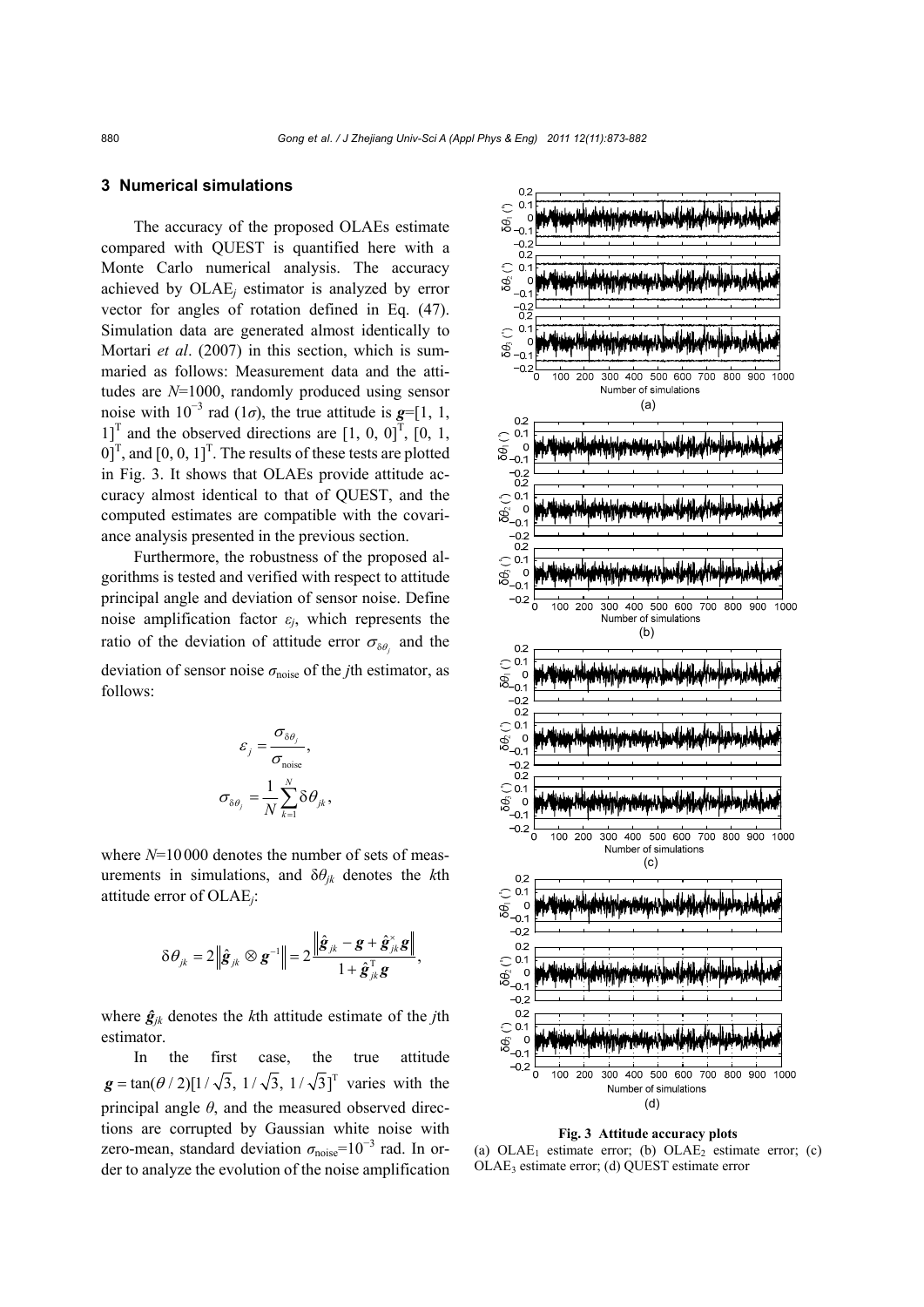factor, sensor noises are fully identical in each sample of principal angle. The results of  $\varepsilon_i$  ( $j=1, 2, 3, 4, j=4$ for QUEST algorithm), are plotted in Fig. 4a. It is shown that

1. The precision of  $OLAE<sub>3</sub>$  is almost identical to that of QUEST, and the differences between them are less than 0.089% and can be negligible for practical purposes.

2. The attitude accuracy of  $OLAE_1$  or  $OLAE_2$  is a little lower than that of  $OLAE<sub>3</sub>$  or QUEST, and the performance of  $OLAE<sub>1</sub>$  is comparatively the lowest amongst these four estimators.

3. When the principal angle is close to 0 or  $\pi$ , det  $\tilde{M}_1 \approx 0$  and  $\det \tilde{M}_1^* \approx 0$ , singularity occurs in calculating the estimated Gibbs vector of  $OLAE<sub>1</sub>$ , and consequently its accuracy error increases abruptly in these two cases.

4. According to the results of simulation data, the differences among three proposed algorithms and the traditional QUEST algorithm are less than 2.5% in most cases.



**Fig. 4 Measurement noise intensity**  (a) Along principal angle ( $\sigma_{noise}$ =10<sup>-3</sup> rad); (b) Along deviation of sensor noise (*θ*=−120°)

In the second case, the true attitude is a constant vector  $g$ =−[1, 1, 1]<sup>T</sup>, while the error of the observed directions is Gaussian white noise with zero-mean, standard deviation between  $10^{-2}$  to  $10^{-8}$  rad. As shown in Fig. 4b, noise amplification factors  $\varepsilon_i$  ( $j=1$ , 2, 3, 4) become slowly decreasing functions with respect to *σ*noise, while decrements are less than 0.033% and can also be negligible.

The comparisons of computational speeds of the four different algorithms are illustrated in Fig. 5. The number of random tests is *N*=10 000. Elapsed times of OLAE<sub>1</sub>, OLAE<sub>2</sub>, OLAE<sub>3</sub>, and QUEST are 2.768, 2.688, 2.776, and 3.495 s, respectively. It is shown that  $OLAE$ *<sub>i</sub>* ( $j=1, 2, 3$ ) need less multiplications than QUEST algorithm.



## **4 Conclusions**

This paper presents a new approach for spacecraft attitude estimation via geometric analysis and proposes three OLAEs with results parameterized by MRPs. The geometry of attitude rotation shows that the Gibbs vector has known components along *y* and *z* directions in incidental right-hand orthogonal coordinates which can be induced by any pair of measured values. Thus, the unknown component along *x* direction can be eliminated using dot or/and cross products. Three new error vectors are introduced, and three associated optimality criteria are developed in terms of attitude and observations' vectors. These criteria are rigorously quadratic and unconstrained, which do not apply to Wahba's constrained criterion. The optimal attitude estimate in terms of Gibbs vector can be expressed by linear equations. To avoid singularity, which occurs when the principal angle is close to  $\pi$ , one proper rotation is adopted. Comparison with the Wahba compliant QUEST algorithm shows that the proposed OLAEs have faster computational speeds, because they do not need to calculate the determinant and adjoint of a 3×3 matrix and the